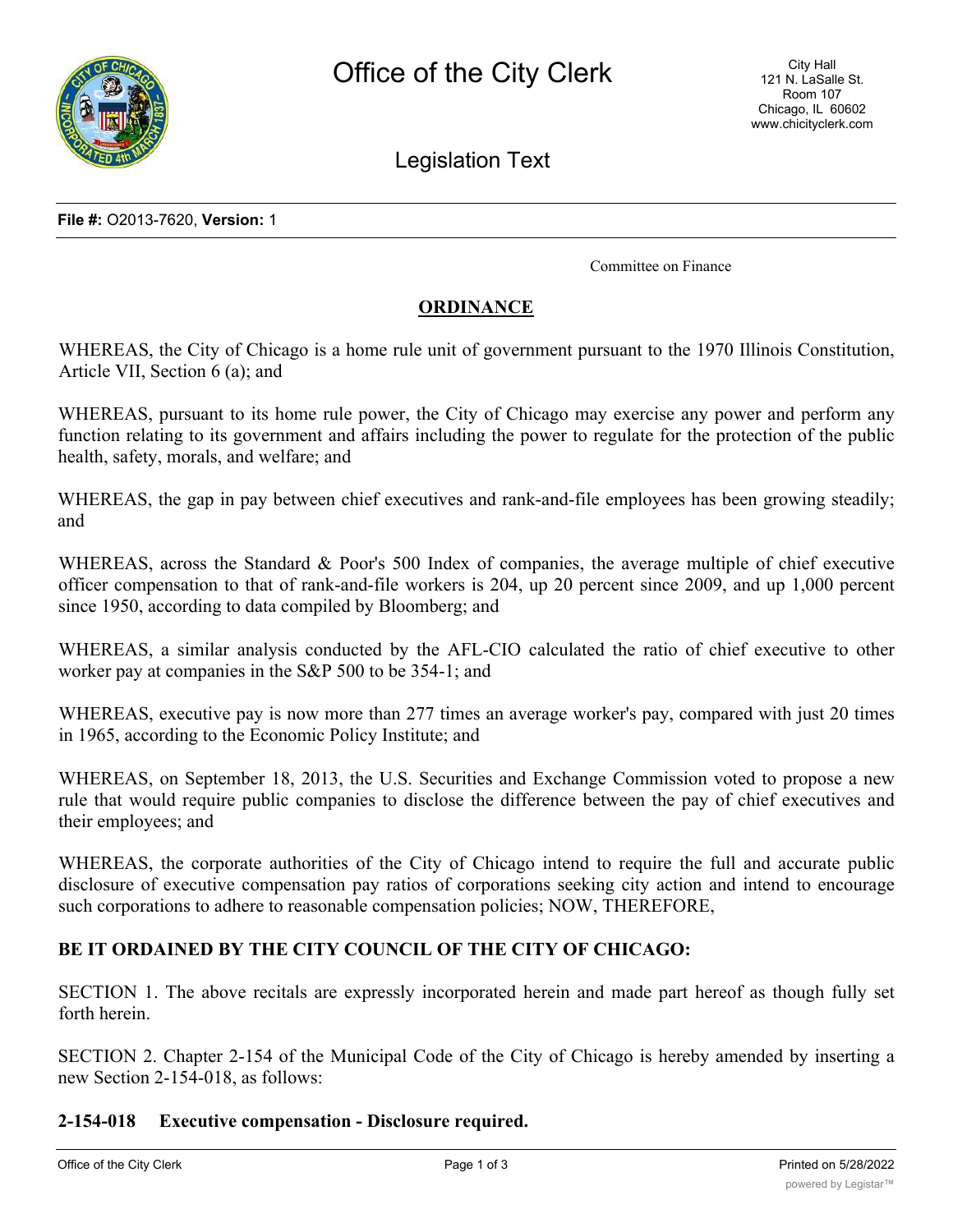(a) This section shall be known as the "Executive Compensation Disclosure Ordinance." The purpose of this section is to promote the full and accurate disclosure of

**1**

the ratio of top executive compensation to the median compensation of the employees of publicly traded corporations seeking city action.

b) As used in this section:

"Annual total compensation" means total compensation for the corporation's last completed fiscal year.

"City action" means any action requiring an ordinance, an amendment to an ordinance, city council approval or other city agency approval with respect to the sale or purchase of real estate, real property tax reclassification, zoning, vacation of streets and alleys, leases or contracts, or involving the award of loan funds, grant funds, bond proceeds, tax increment financing, concession agreements or similar matters.

"Corporation" means any entity required make periodic filings with the Federal Security and Exchange Commission in accordance with 17 C.F.R. § 229.402, also known as Item 402 of Regulation S-K.

"Employee or employee of the corporation" means an individual employed by the corporation or any of its subsidiaries as of the last day of the corporation's last completed fiscal year. This includes any full-time, part -time, seasonal or temporary worker employed by the corporation or any of its subsidiaries on that day (including officers other than the principal executive officer).

"Principal executive officer" means the corporation's chief executive officer or the individual acting in a similar capacity.

"Total compensation" of the employees of the corporation (including the principal executive officer of the corporation) shall be determined in accordance with 17 C.F.R. § 229.402, also known as Item 402 of Regulation S-K. In determining the total compensation, all references to "named executive officer" in Item 402 of Regulation S-K and the instructions thereto may be deemed to refer instead, as applicable, to "employee" and, for non-salaried employees, references to "base salary" and "salary" in Item 402 of Regulation S-K and the instructions thereto may be deemed to refer instead, as applicable, to "wages plus overtime."

c) In addition to any other information required by law, whenever any corporation makes application to the City for any city action as defined in subsection (b) of this section, the following disclosures and information shall be certified and attached to the application:

1) The median of the annual total compensation of all employees of the corporation, except the principal executive officer of the corporation;

2) The annual total compensation of the principal executive officer of the corporation; and